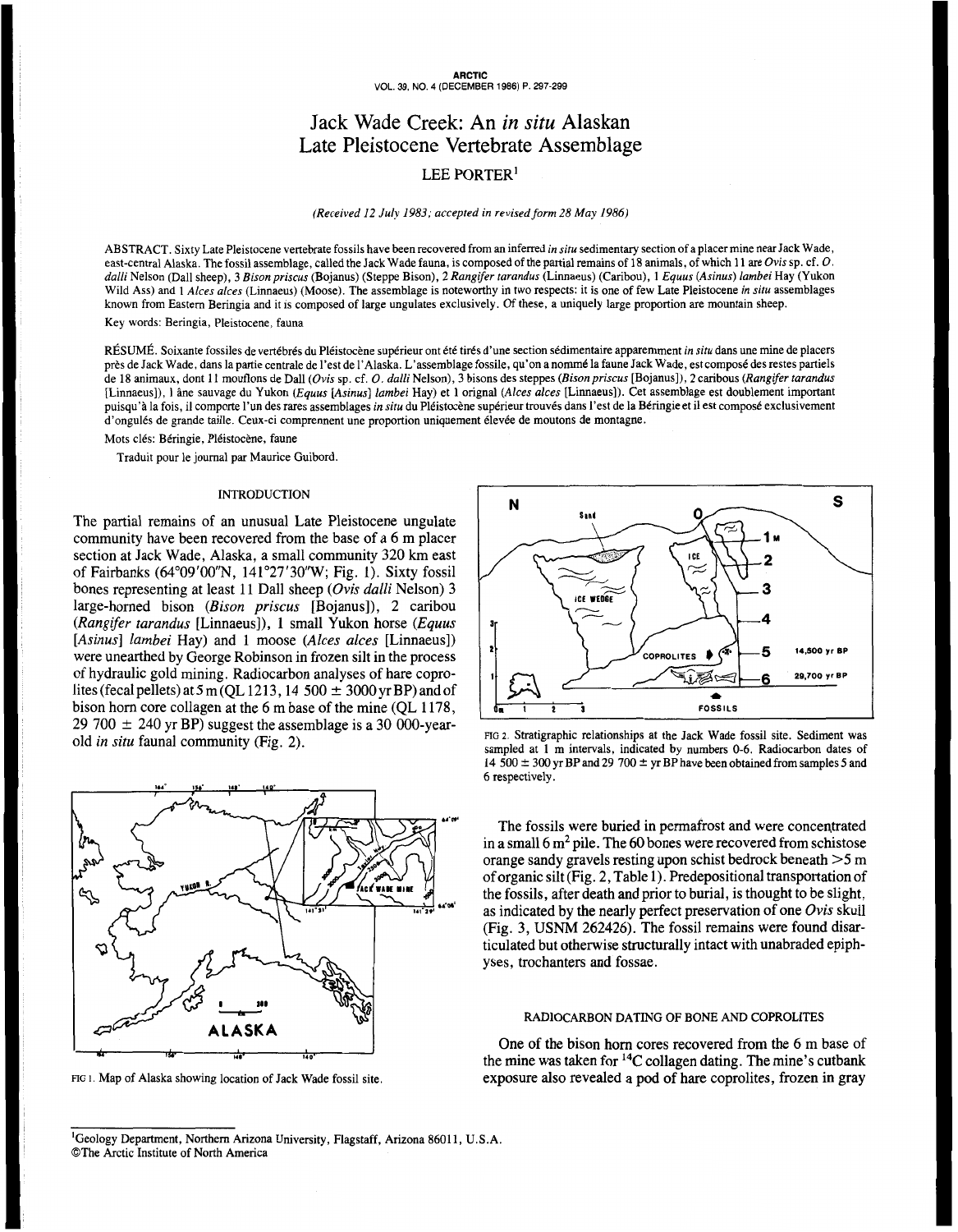TABLE **1.** Stratigraphic section of the Jack Wade Mine\*

| Unit | Description                                                                         | Depth $(m)$ |
|------|-------------------------------------------------------------------------------------|-------------|
|      | black organic, micaceous fine silt to fine sand,<br>filled with leaves and rootlets | $0 - 1$     |
|      | reddish and black micaceous silty sand (95%)<br>muscovite; 5% biotite)              | 1-2         |
|      | gray micaceous silt and fine-grained reddish sand                                   | $2 - 3.5$   |
|      | gray micaceous silty sand                                                           | $3.5 - 3.8$ |
|      | orange schist gravels                                                               | $5.8 - 6.0$ |
|      | schist bedrock                                                                      | $6+$        |

**\*Measured in the NU2 SE1/4 Sec. 8, T 27N, R20E, Eagle A-2 Alaska quadrangle.** 

## **SYSTEMATICS**

#### **Equidae:**

*Equus lambei* Hay **1917**  *6* elements  $MNI = 1$ 

#### Cervidae:

*Rangifer tarandus* (Linnaeus) **1758 7** elements  $MNI = 2$ *Alces alces* (Linnaeus) **1758 <sup>1</sup>**element  $MNI = 1$ 

#### Bovidae:

*Ovis dulli* Nelson **1884 19** elements  $MNI = 11$ *Bison priscus* (Bojanus) **1827**  *26* elements  $MNI = 3$ 

silt 1 m above the bone unit. The coprolites were taken for identification and 14C and pollen analyses.

Philip Wilkinson of the Quaternary Isotope Laboratory, Quaternary Research Center, University of Washington, processed both bone and coprolite samples for 14C in February 1979. Radiocarbon dates based upon bone collagen can be easily contaminated (Hassan and Ortner, 1977; Hassan and Hare, 1978), and for this reason particular care was taken to maintain the integrity of the bone sample. The bison horn core (QL 1 178) was ultrasound washed, dried, crushed and ground in a Waring blender. The sample was then subjected to cold leaching with 1% HC1 and repeatedly decanted and freshly leached, until a stable pH was achieved. The sample then was washed until the resulting rubbery collagen was neutralized. Thereafter, the collagen was boiled in acidified water for several hours, centrifuged, and the supernatant was dried by oven evaporation. A mass of 15.73 g of collagen supernatant solids was burned, producing 10.78 liter-volume of gas, and was subjected to  $CO<sub>2</sub>$ gas-proportional counting. The bison horn core specimen (QL 1178) produced a finite date of 29 700  $\pm$  240 yr BP. Hare coprolites (QL 1213), composed entirely of vegetation, rendered a date of  $14\,500 \pm 300$  yr BP.

## **TAXONOMY**

Eleven of the 18 animals recovered from Jack Wade Creek



FIG **3. Anterior view of complete cranium of a fossil Dall Sheep** *(Ovis dalli*  **Nelson; USNM 262462).** 

were Dall sheep, constituting more than 60% of the vertebrate fauna. Sheep usually compose less than 5% of the total Late Pleistocene mammalian taxa from northern sites (Guthrie, 1968; Harington, 1978). The large number of mountain sheep at Jack Wade probably is related to the site's elevation (740 m) and to the availability of upslope terrain. The remaining **3** bison, **2**  caribou, 1 horse and 1 moose reflect normal distributions of taxa for Alaskan Pleistocene faunas.

The Jack Wade fossil fauna is significant because it is an inferred *in situ* Alaskan Pleistocene fauna. The assemblage is composed entirely of big-game genera, and of these more than 60% are Dall sheep. The fossil elements recovered are largely restricted to the forelimbs and crania of ungulates: 9 sheep crania, 2 bison crania, 2 caribou crania, *5* bison humeri, 1 equid humerus, 1 equid atlas vertebra and 1 equid scapula. The hindquarters of each genus at the site are missing. Porter and Hopkins (1982) have argued elsewhere the case for human involvement with the Jack Wade fossil fauna.

## **POLLEN ANALYSIS**

Fossil pollen associated with the vertebrate assemblage at Jack Wade Creek is shown in Figure 4. The pollen assemblage is representative of an open, sedge-dominated plant community with scattered spruce and birch and very few alders, for which there is no living analogue (Lichti-Federovich, 1973; Matthews, 1974, 1982). Some grass, although not necessarily abundant or nutritious, probably existed near the site almost 30 O00 years